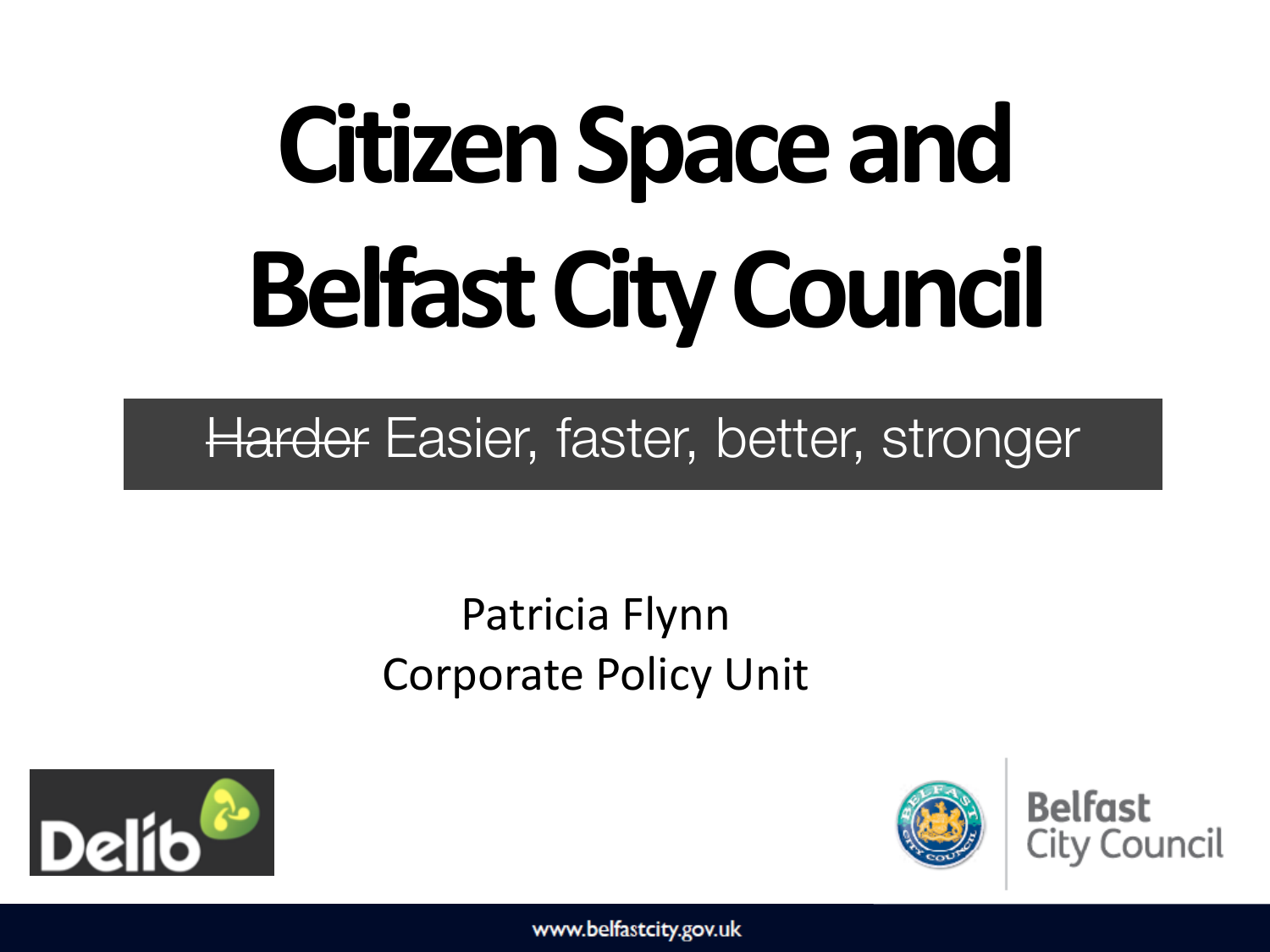### **Our Journey...**

A review of consultation and engagement in 2010. Key recommendations included:

- A Corporate C&E Framework
- Improve Integration and Coordination
- Improve Cost Management
- Capacity Building and Training
- **ICT Support a central repository!**

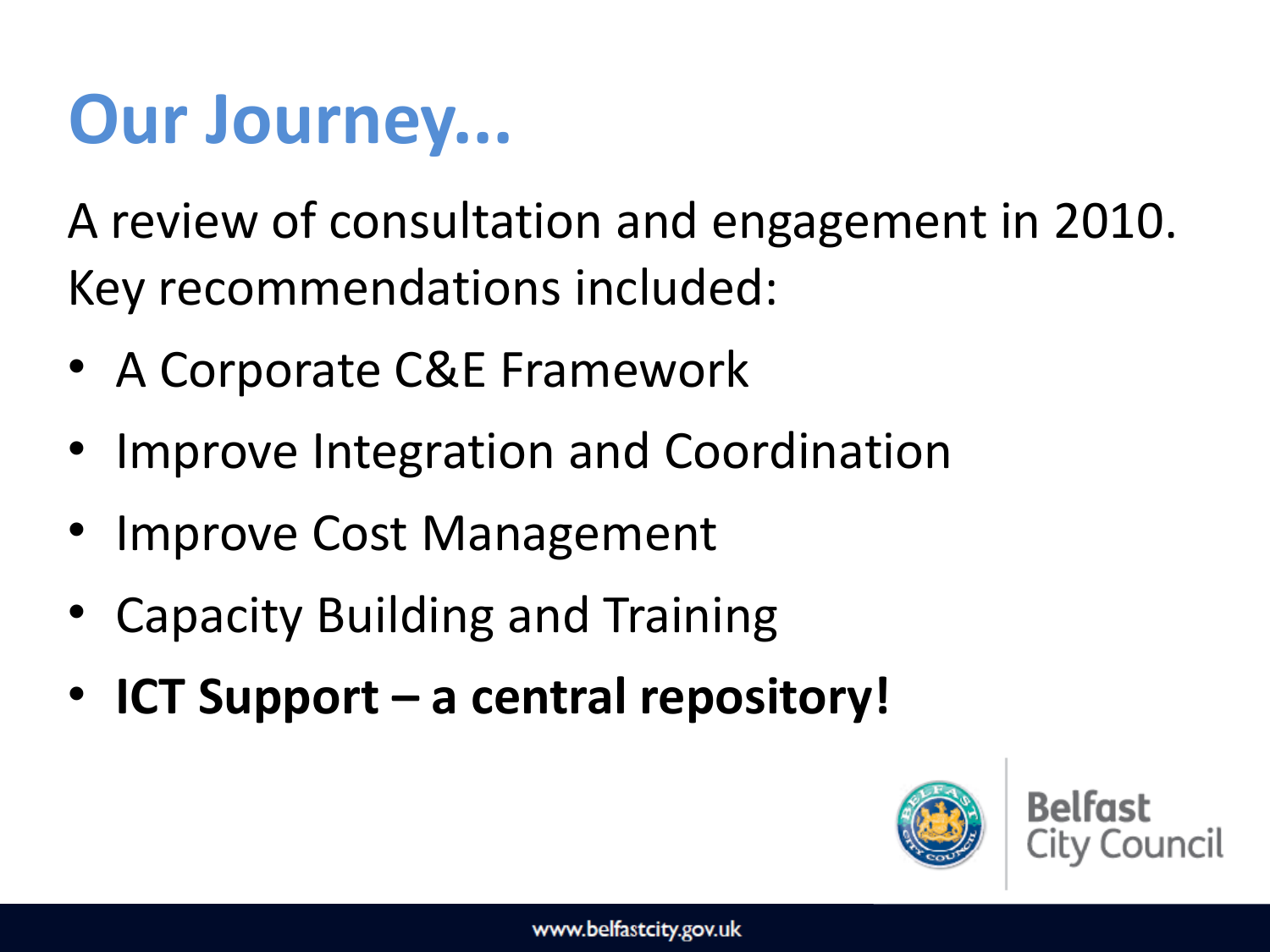### **Fast Forward to 2015...**

We developed a draft C&E Framework and got commitment from SP&R to:

- 1. Develop supporting infrastructure and mechanisms to support the implementation of the framework including an ICT solution
- 2. Align C&E to the new statutory and regulatory processes of LDP and Community Planning

Early in 2016, we became aware of the Citizen Space Platform....

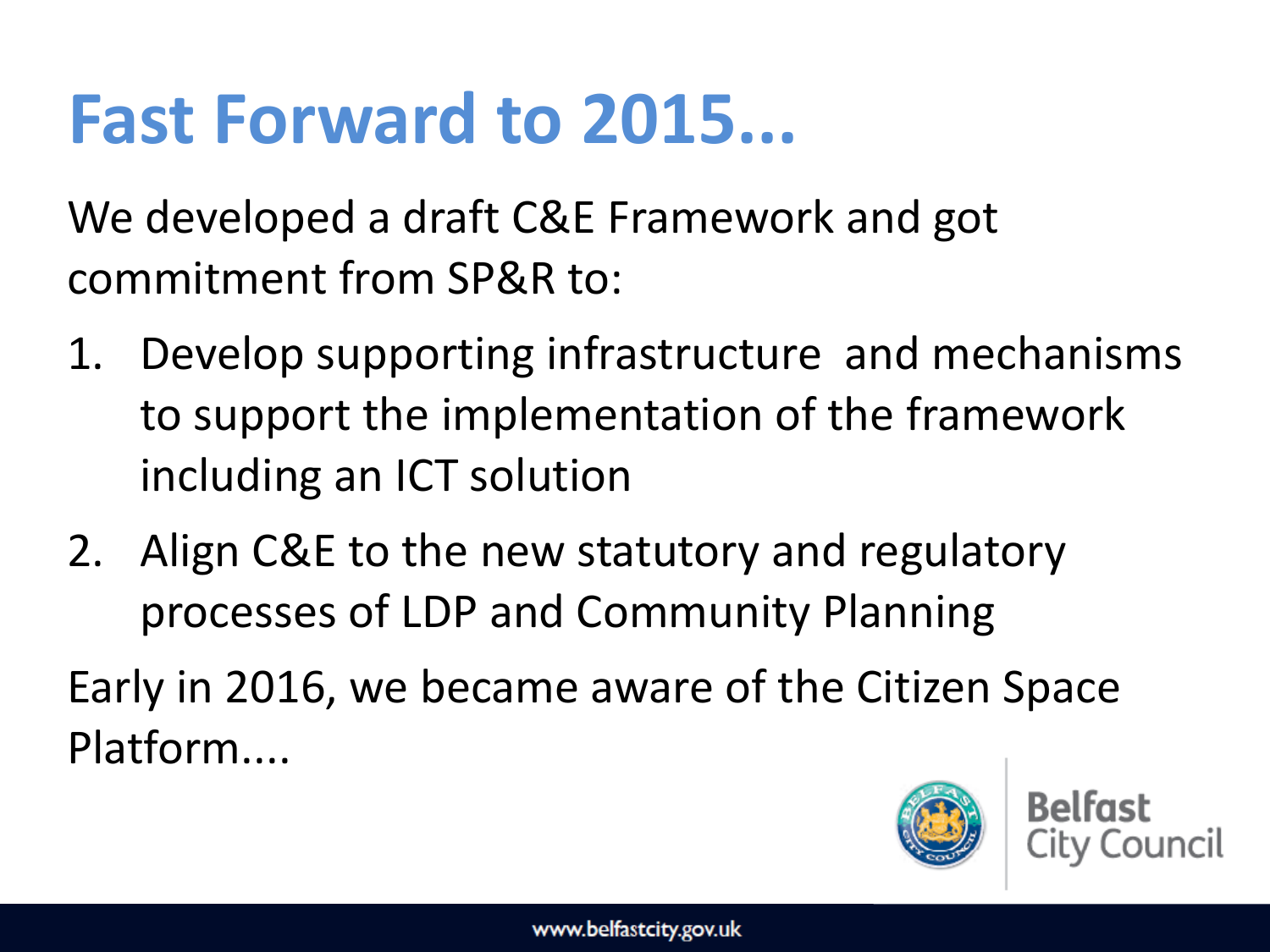### **Why Citizen Space?**

- All-in-one-place control centre Improve our internal processes
- **Better quality and consistency** safety checks and minimum standards before consultations can go live. Consistency of style
- **User-friendly (better looking, more accessible)** more sophisticated tools for designing and presenting consultations
- **Integrated survey, analysis and feedback tools** note the "We asked, You said, We did" (We haven't enabled this yet)
- **Value for Money** annual subscription with unlimited users shared knowledge resource and time saving tools

✓ *Meaningful consultation*  ✓ *Improved responses*



**Belfast** City Council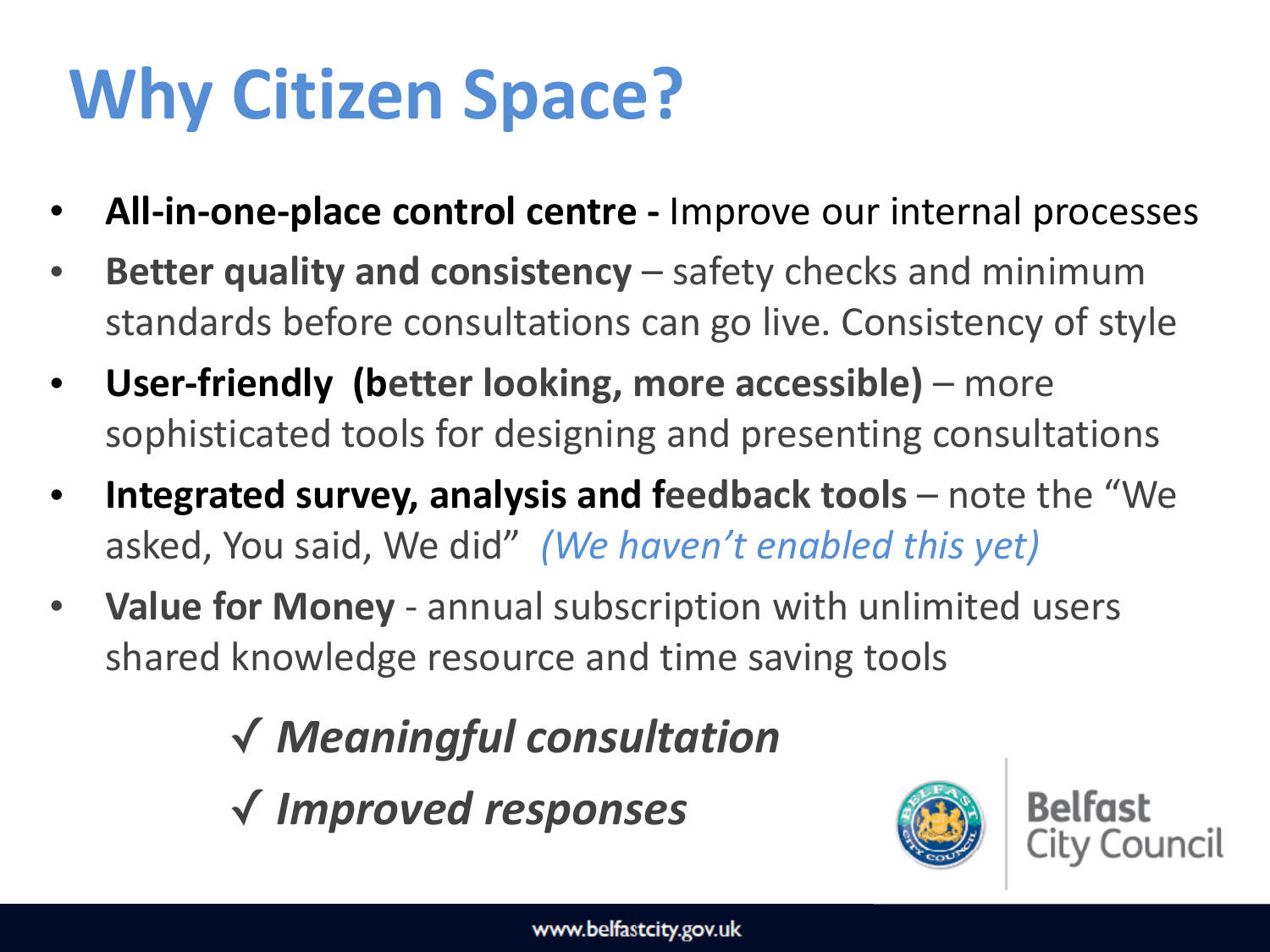### **First Steps**

- **Business Case Approval**
- Cross-Dept Implementation Group
- Specification and Procurement
- Configuration and Testing installed  $27<sup>th</sup>$  July 2016
- Developing internal protocols
- Training (over 100 users to date)
- Awareness Sessions (CMT, DMT etc)

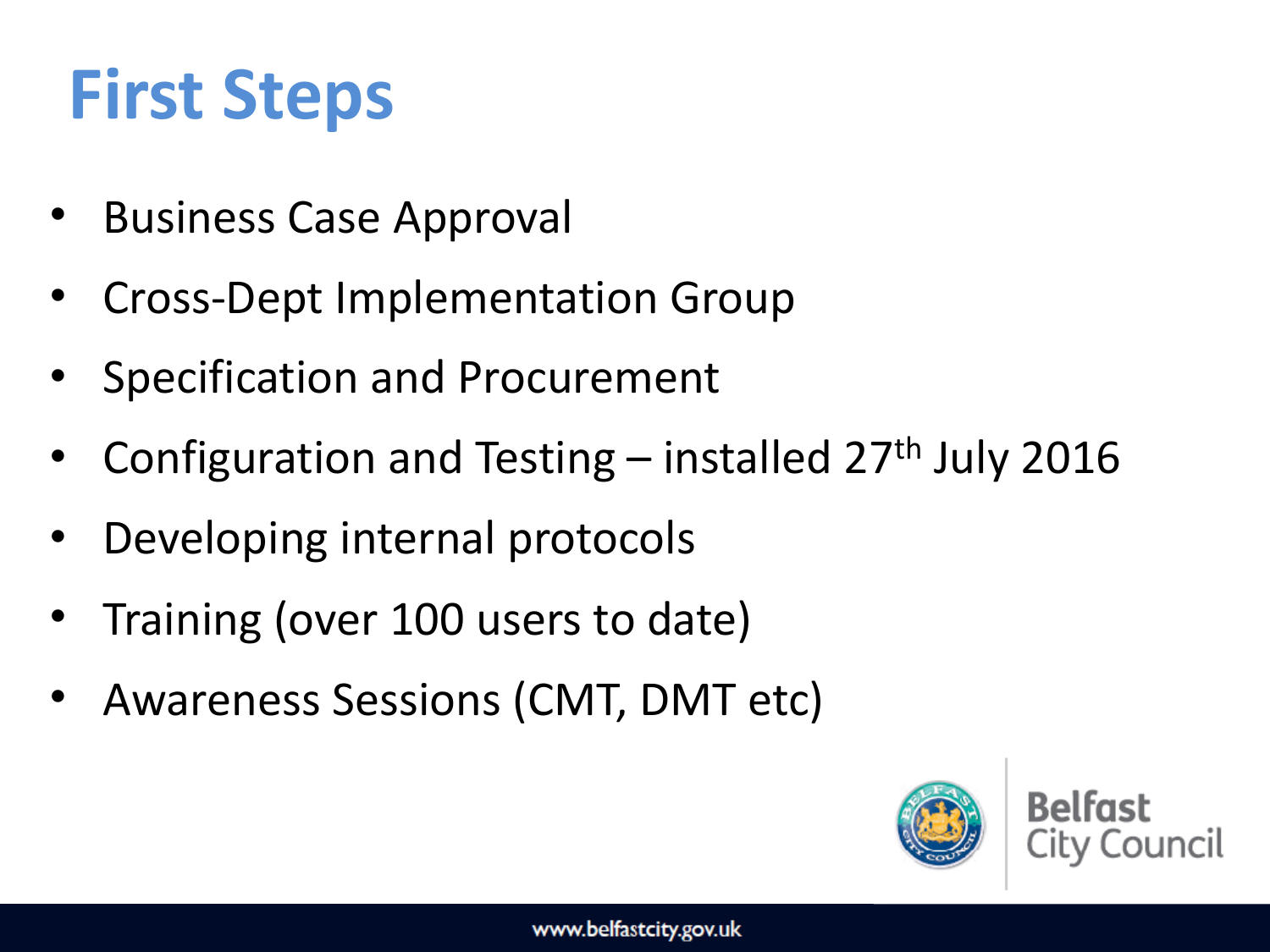# Citizen Space – Belfast

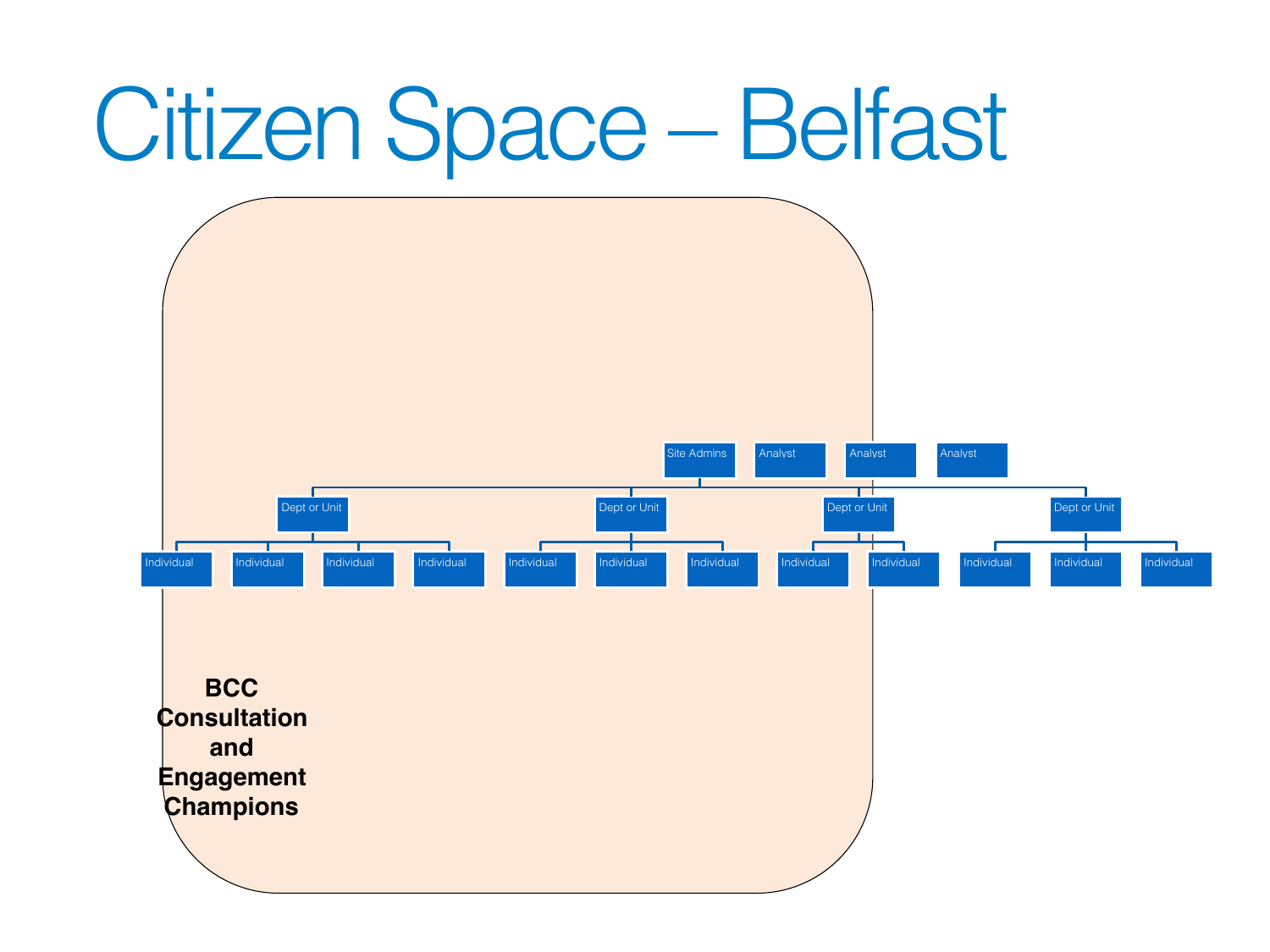# **Key Issues**

#### *Protocols and Support*

- **Corporate Communications Writing for web and plain** English support; sample wording / text; guidance for rich media use, images and photo bank;
- **Equality** Standard monitoring forms; screening reports; advice and guidance
- **Corporate Framework and Support** Finalise and issue for publication & promotion
- **12 Month Review** Users and Depts, protocols, help / support pages, training etc.
- **WAYSWD** protocols and activate

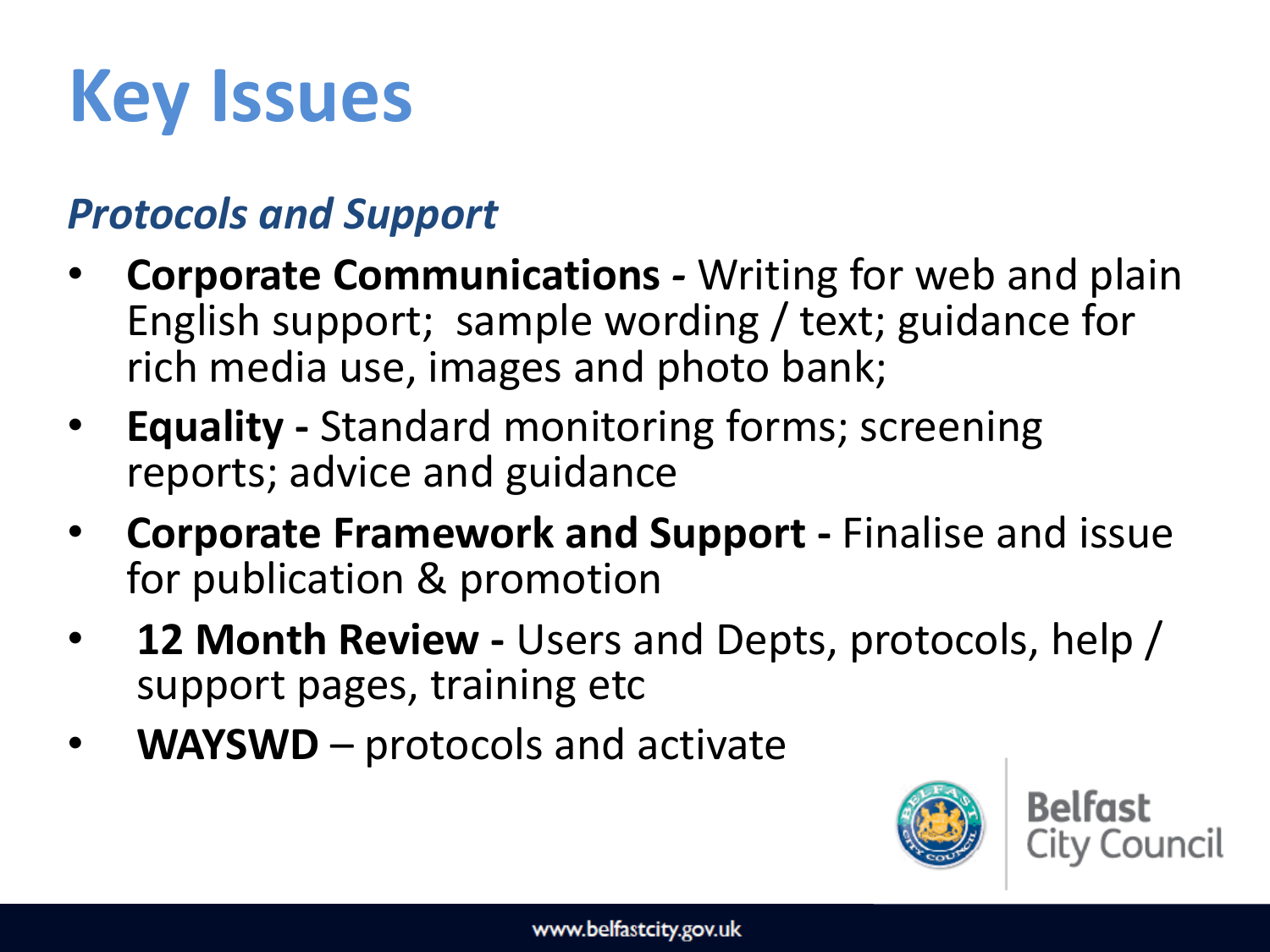# **Since 30th August 2016...**

- $\sqrt{22}$  public consultations
- $\sqrt{14}$  private consultations
- $\sqrt{2}$  linked / hosted consultations
- $\sqrt{15}$  planned or in draft
- ✓ over 5182 individual responses

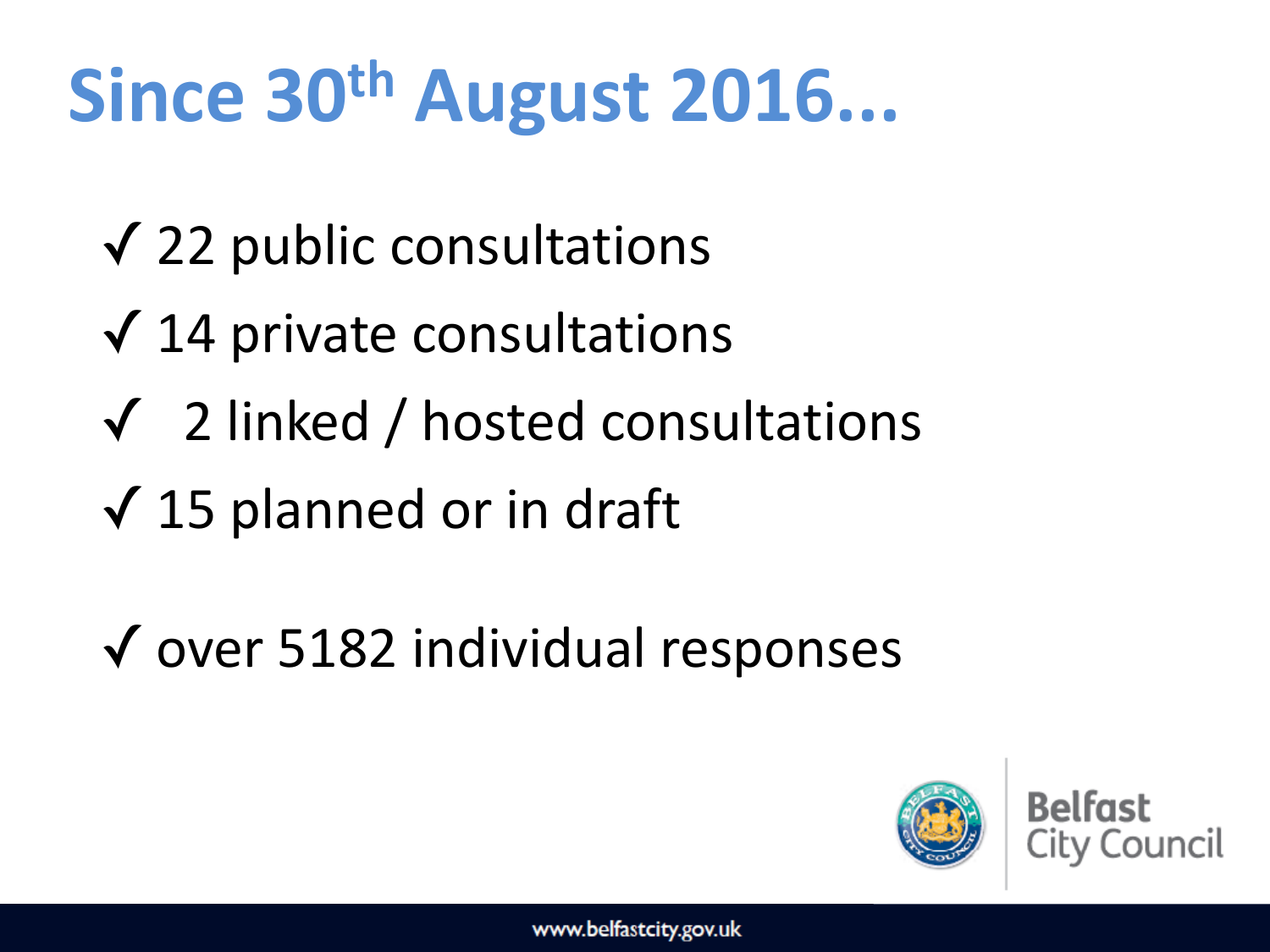## Some examples:

- Leisure centres and park refurbishments
- Sunday Trading consultation
- Draft Car Parking Strategy
- Fair Trade Competition
- Belfast Agenda + 2 linked EQIA and SEA
- Local Development Plan POP (Preferred Options Paper)

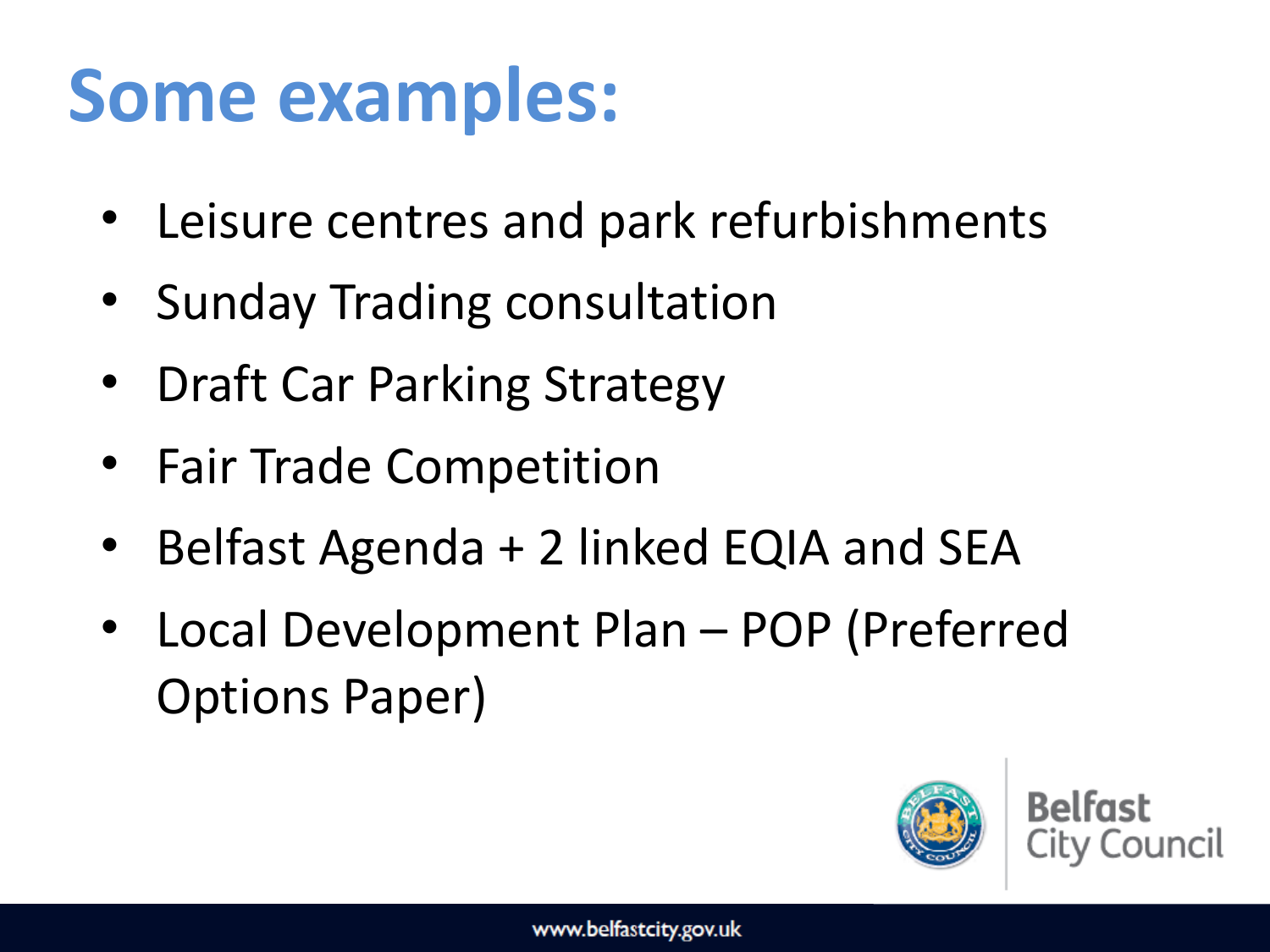### **But at the end of the day...**

The consultation software is only part of the puzzle. Without the know-how and a supporting culture, then we won't see the improvement we want:

- Corporate Framework and protocols
- Capacity building, training and toolkit
- Citizen Space Network and Support
	- Issues log, update newsletters, clinics etc

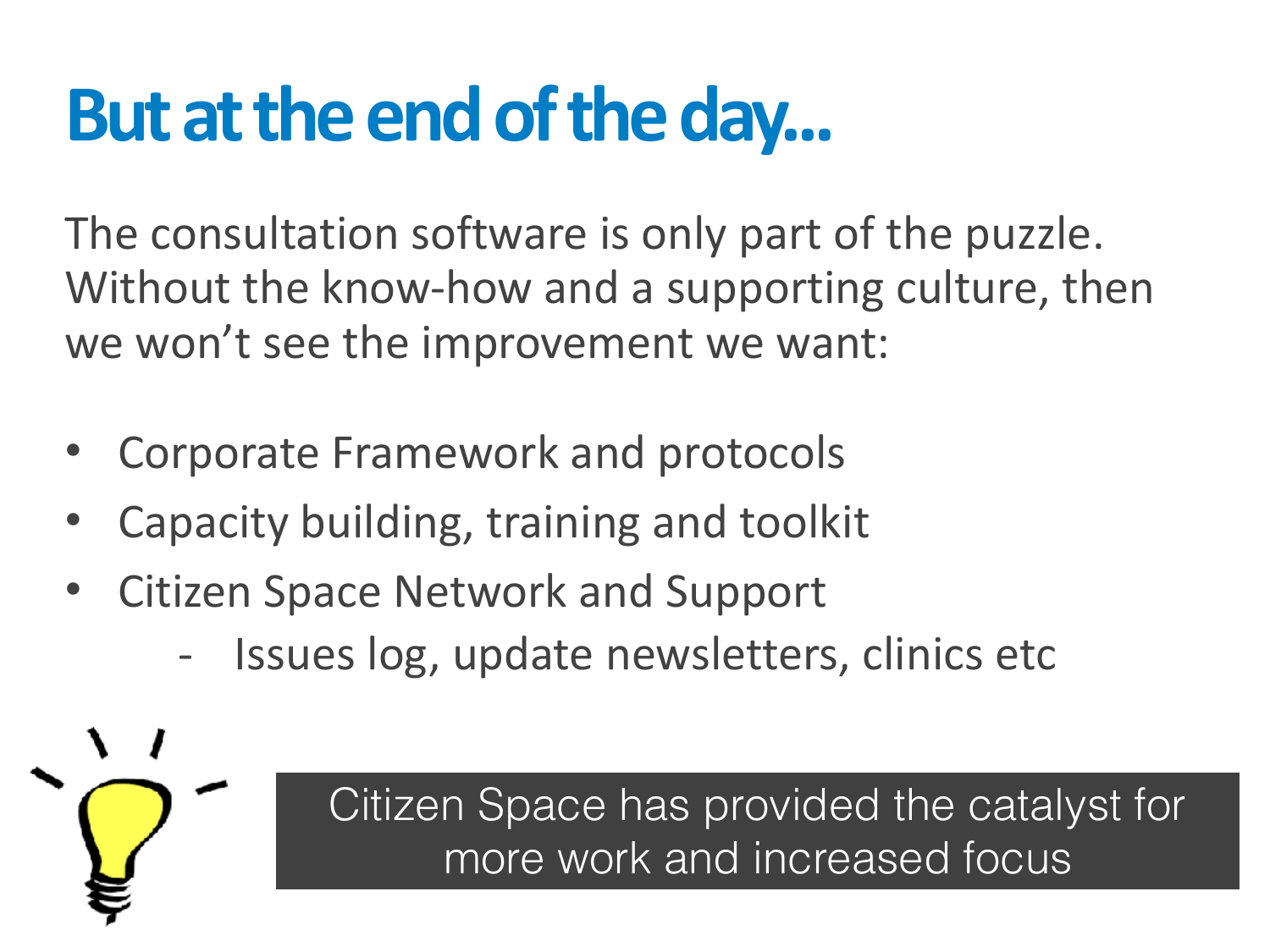### **LDP – Preferred Options Paper (POP)**

- First stage of the preparation of a new Belfast City Local Development Plan
- Complex, statutory process SCI and Timetable
- Survey 104 questions (non-linear chapter format)
- Range of supporting documents, roadshows and workshops
- 44 online responses, 135 written
- Opened 26 Jan, closed 20 Apr
- Tagging & uploading
- Specific Youth POP



We're developing the new Local Development Plan (LDP) which is the land use plan for Belfast up to 2035. The Plan will guide investment and set out policies and proposals for the use, development and protection of land across the city.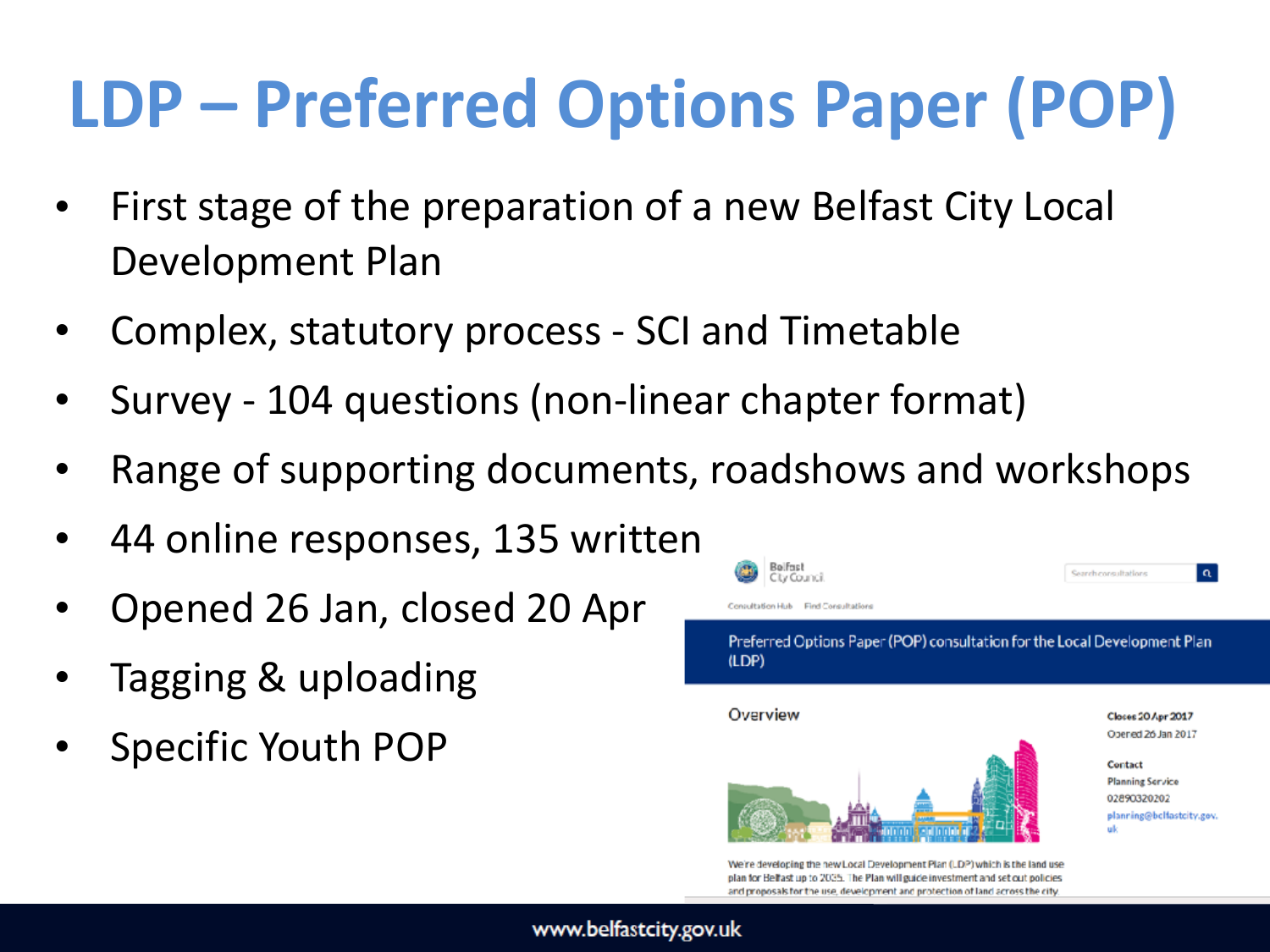### **Lessons Learned**

- Tagging is key (large documents with loads of text)
- Stand alone contacts database & separate spreadsheet for managing inputting  $/$  tagging etc.
- Targeting specific groups young people
- Ability to embed text (narrative from POP, definitions etc.)
- Opportunity to do multiple consultations at same time
- Written submissions can easily be uploaded to enable analysis

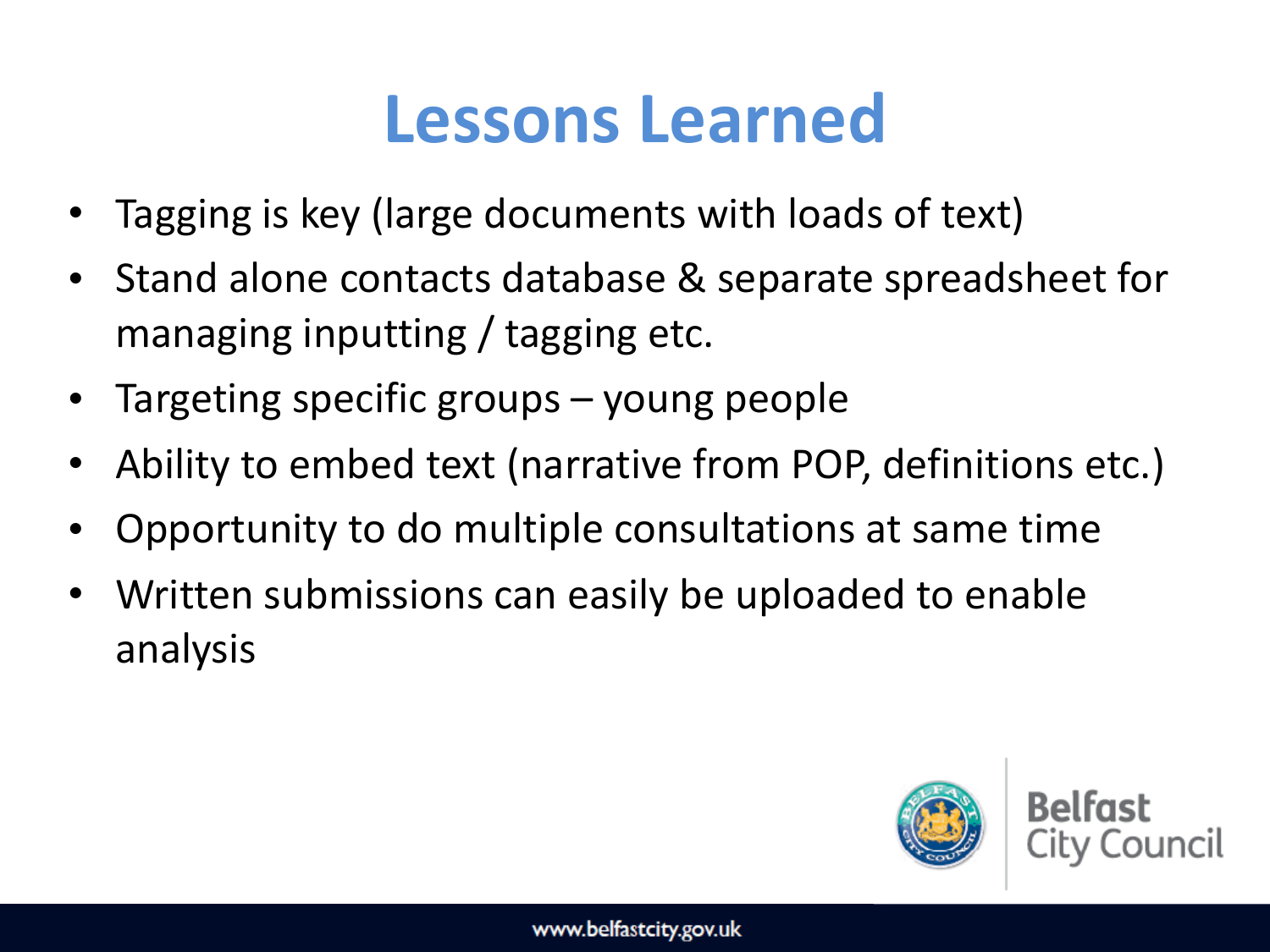### **Recommendations**

- Skip  $logic$  needs to be made more sophisticated
- Better integration with social media
- At present, with multiple consultations over 3/4 years, plus complex survey responses, this requires a stand alone contacts database & separate spreadsheet to manage  $inputs$  – would be helpful if Citizen Space facilitated this



**Belfast**